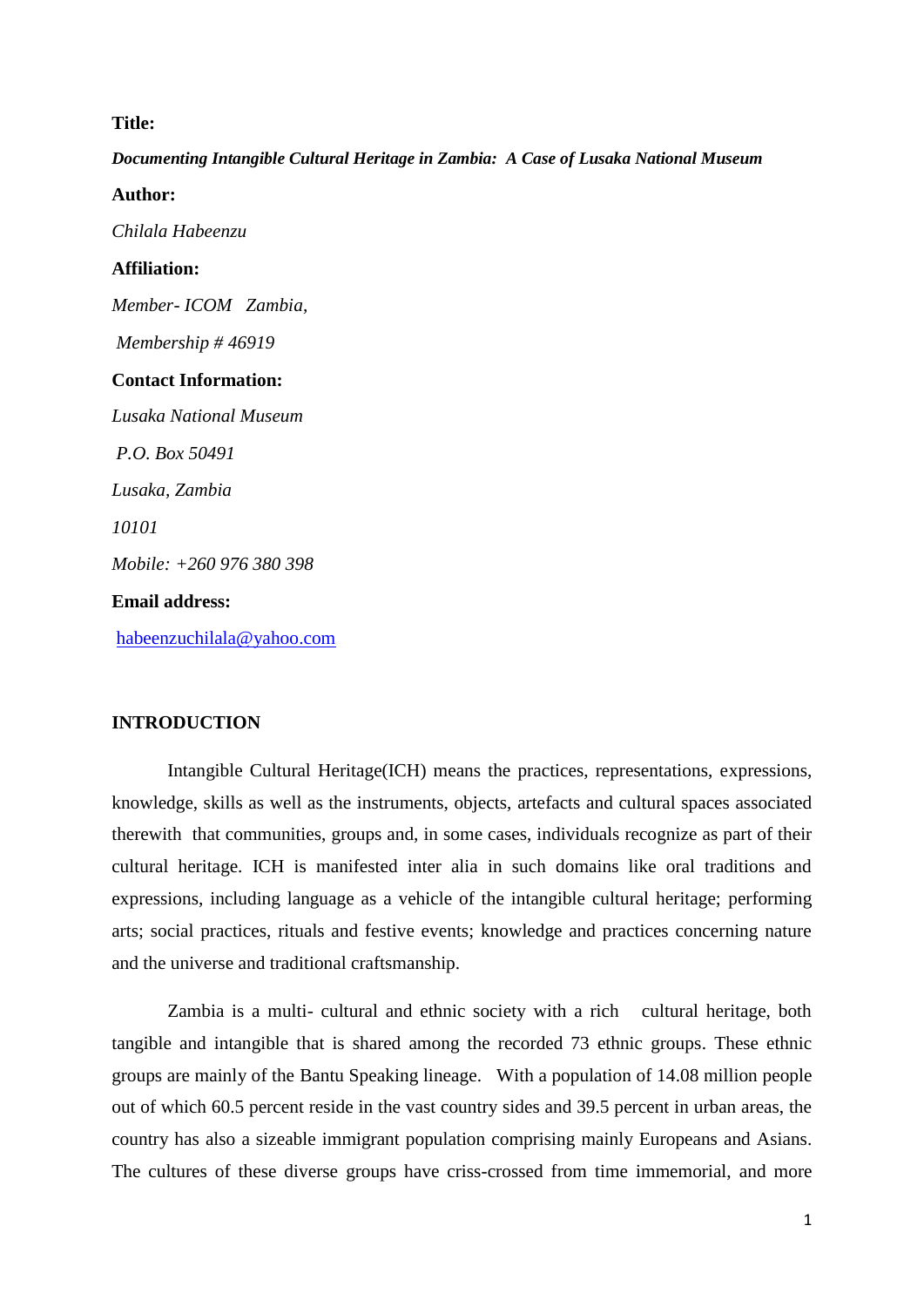especially since the turn of the  $19<sup>th</sup>$  Century. This shared rich heritage has been passed on from the older generation to the younger generation marking a distinguished tag of national identity and continuity. Furthermore, the shared cultural heritage has also helped in enhancing development goals and activities for the betterment of the ordinary peoples. On this premise, and at different levels of national development, the planners have worked to ensure that there is at the bottom, the binding operational framework that meets the aspirations and hopes of the general populace in relation to their developmental needs.

#### *Museums in Zambia*

Museums generally derive their prominence and importance from their collections. These collections, whether works of Art, artefacts, or specimens constitute the primary difference between Museums and other institutions, as these form an essential part of the collective cultural fabric.

Zambia has four national Museums under the umbrella of the National Museums Board of Zambia, a statutory body that was created through an Act of Parliament, Chapter 174 of the laws of Zambia. The Mission Statement of the National Museums Board of Zambia is to establish and develop Museums on a sustainable basis for the benefit of present and future generations. The Four National Museums are the Livingstone Museum in the southern Province. This is the oldest and biggest Museum having been opened in 1934. It specialises in diverse fields of natural and cultural history. Moto Moto Museum in the Northern Part of Zambia was opened in1940 with rich collection of Ethnographic, Archaeology, Historical, and Ethnographic materials of the Northern region. In 1974, the Museum was declared a national Museum. The Copperbelt Museum located on the Copperbelt Province was established in 1962 and houses the material culture and natural resources material of the Copperbelt region.

Lusaka National Museum was established in 1996 as a cultural history Museum. Its collections range from Archaeology, Historical to Ethnography. The Museum is located in the Central Part of Zambia in Lusaka Province and in the Capital city Lusaka.

The National Museums Board also supports two Community Museum, The Choma Museum and Crafts Centre in the Southern Province, in Choma town and the Nayuma Museum in the Western Province in Mongu. Both Community Museums have sustainable tradition crafts making projects, especially weaving.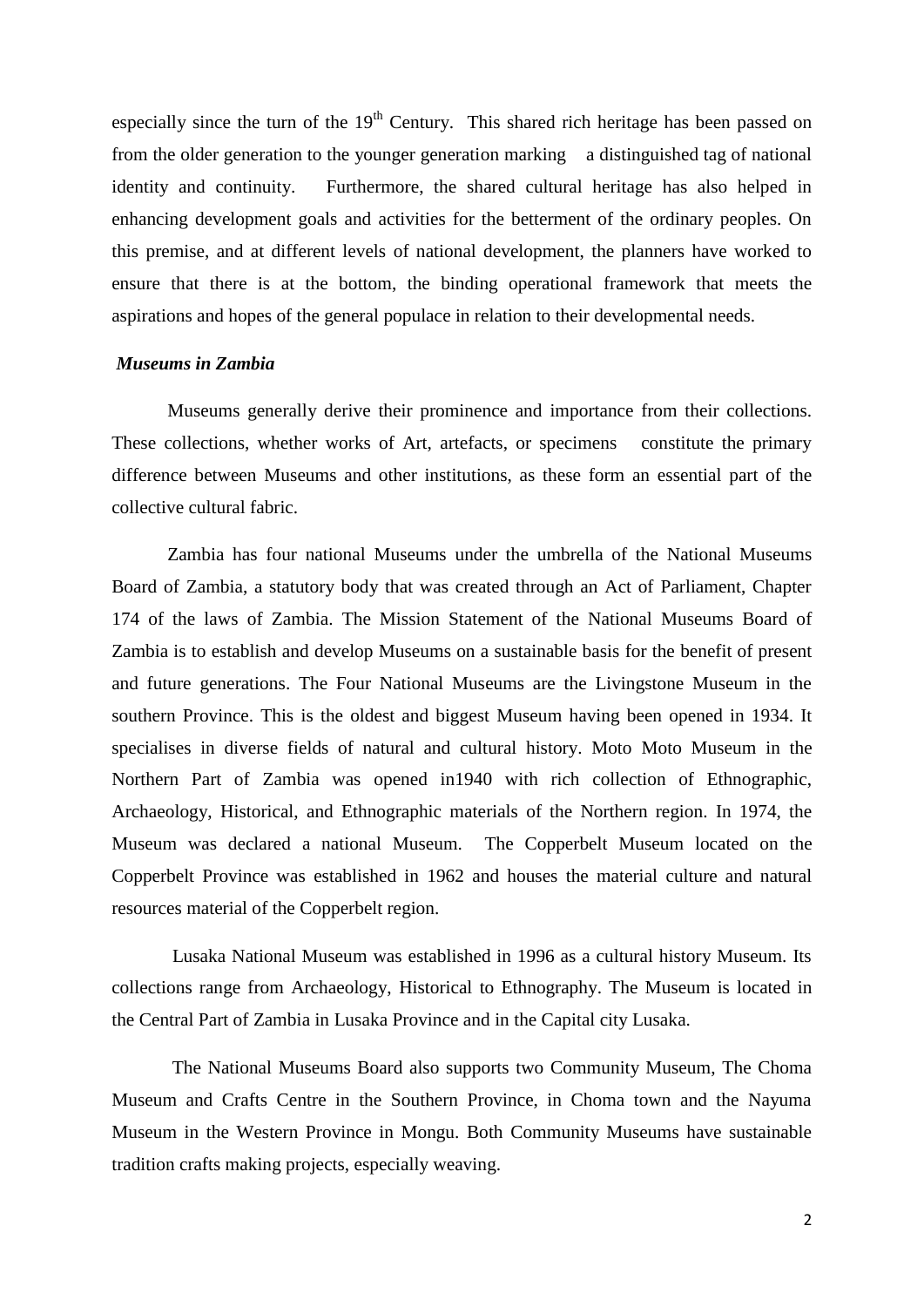# *Documenting Intangible Cultural Heritage in Zambia: A Case of Lusaka National Museum*

Lusaka National Museum like any other Museum the world over has been known to function as an institution that houses the cultural heritage and historical materials of its society for purposes of preservation, research, documentation and Education so as to foster identity and posterity.

The Cultural Heritage of Zambia comprises both the intangible and tangible forms, both of which must be preserved in the diverse media. The nature of Intangible Cultural Heritage, while unique thematically and specific geographically, exhibits a range broadly consistent with the generic UNESCO typology on the Convention of the Safeguarding of Intangible Cultural Heritage. Accordingly, Intangible Cultural Heritage means practices, representations, expressions, knowledge, skills that communities, groups and in some cases individuals recognise as part of their cultural heritage.

Realising the importance of preserving Zambia's intangible heritage as outlined in the Zambian Government's development plan, Lusaka National Museum has taken an active role is achieving this objective. The main aim for undertaking this activity has stemmed from the need to create a National Intangible Heritage Inventories and Registers.

In reference to the documentation of the Intangible Cultural Heritage, Lusaka National Museum has been using both Hard copies (paper documents) and digital (Audio and Video Formats respectively. Hard Copies were devised as in the *Handbook of Museum Documentation System in Zambia*, produced by the National Museums of Zambia. This is derived from the ICOM Documentation Manual.

The Paper documents have been used to record preliminary information about the type of Intangible Cultural Heritage being documented. For instance the Ethnography and History Sections have been using the Ethnography/ History Collection Forms and Cards. Both the Forms and Cards are used to record collected information related to Folklore, Photographs, Fine Art and Audio-Visual materials. For instance, information collected on folklore includes name of collection, history of collection, performer, place of performance and place of production. This information is then copied to the Card and stored as documentation evidence.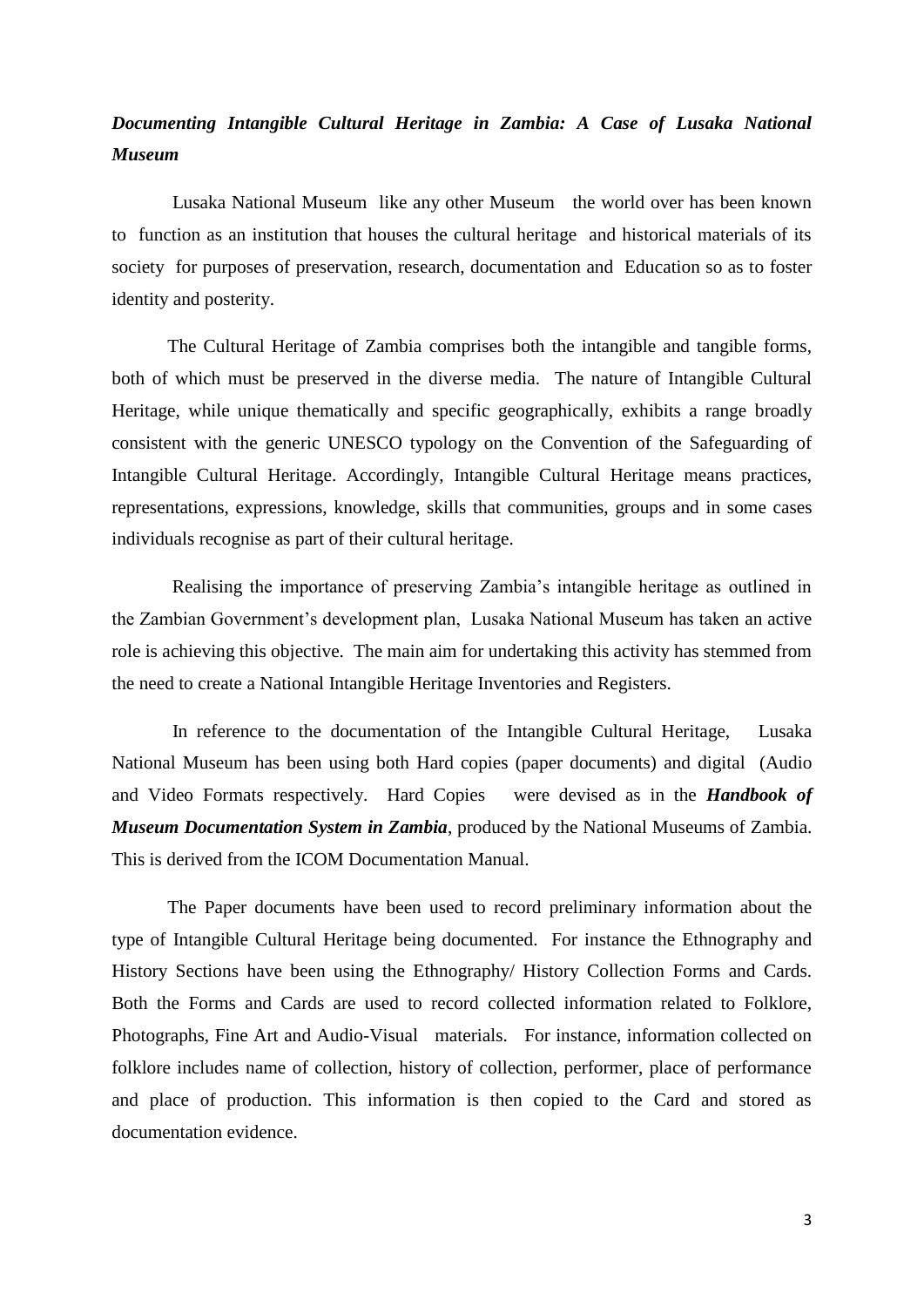Digital technologies (Audio and Video) have been adopted in documenting Intangible Cultural Heritage. This has been based on applying the outline provided by UNESCO for inventorying elements of Intangible Cultural Heritage. The Outline provides the stages which enable the user to note the following; *Name of element, Title, Community involved, location of the element, short description, Associated Tangible and intangible elements including the language used, Persons involved and customary practices involved.* One such successful project was the pilot project to create a national register on intangible Cultural Heritage of Zambia. Through this project selected traditional ceremonies and festivities were documented. All the identified elements were taken into consideration when video and audio recordings were been carried out. These ceremonies and festivities are held annually. The urgency to document these living forms of heritage has arisen out of the fast changing trends in society where issues of heritage if not well safeguarded are at risk of disappearance. With a record of over 70 Traditional Ceremonies and festivities held annually held annually, there are observations of the changing trends that have taken place over time.

### *The aim of the Pilot Research Project*

The aim of this research was to provide an overview of current trends and activities that constitute the major elements of scope of Intangible Cultural Heritage (ICH) in Zambia. The research provided some analysis and commented on findings which would inform future research. The research took place within the context of UNESCO's Convention on Intangible Cultural Heritage and its priorities for preservation of ICH.

The Traditional Ceremonies and festivities covered were;

*Mutomboko( Dance of Conquest)*

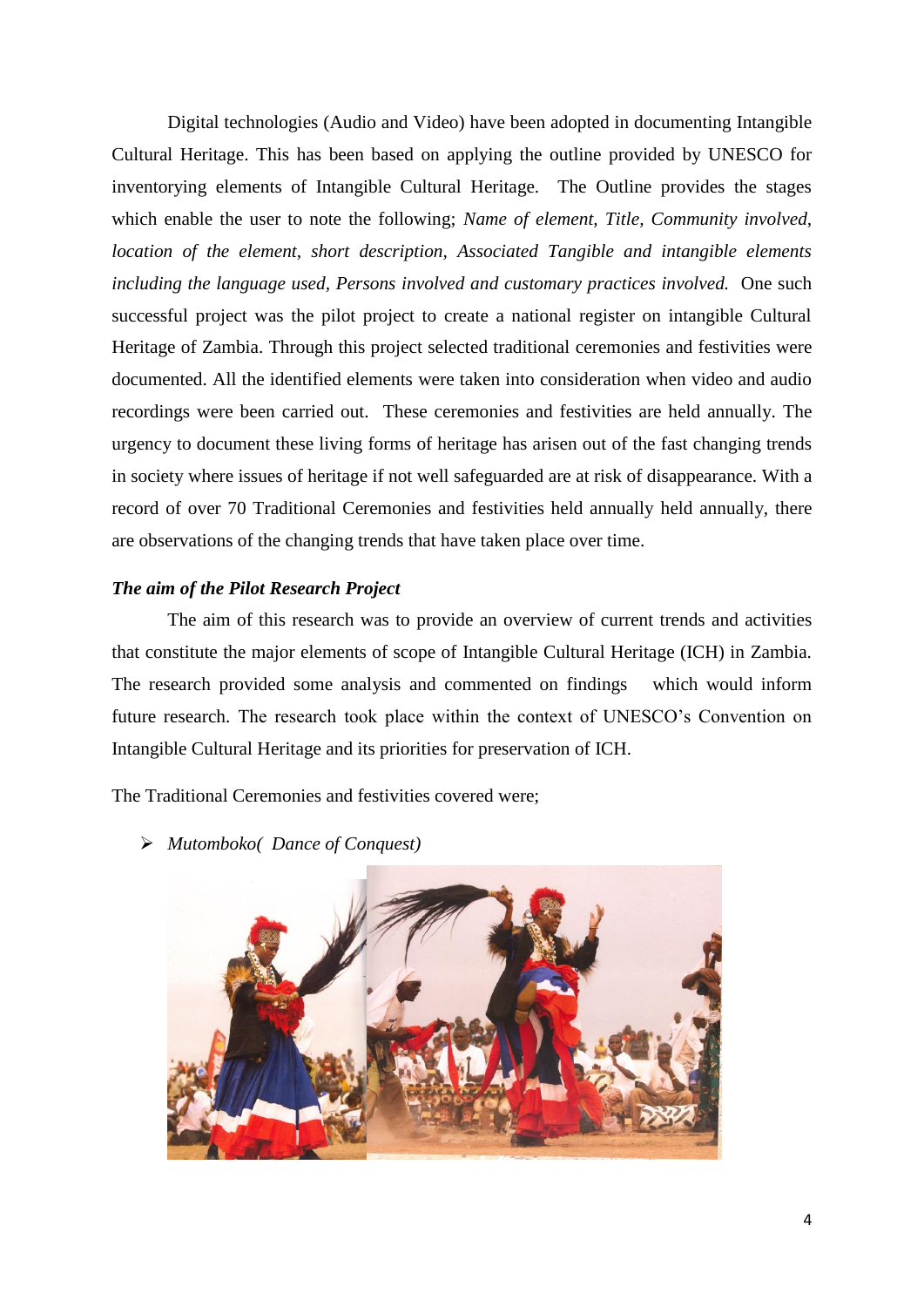*Chisemwa Cha Lunda( Traditions of the Lunda Speaking peoples)*



*Maliko Lwiindi ( First Crops Harvest Ceremony)*



*Ukusefya Pa Ng'wena( Historical Celebration of Migration and Conquest)*

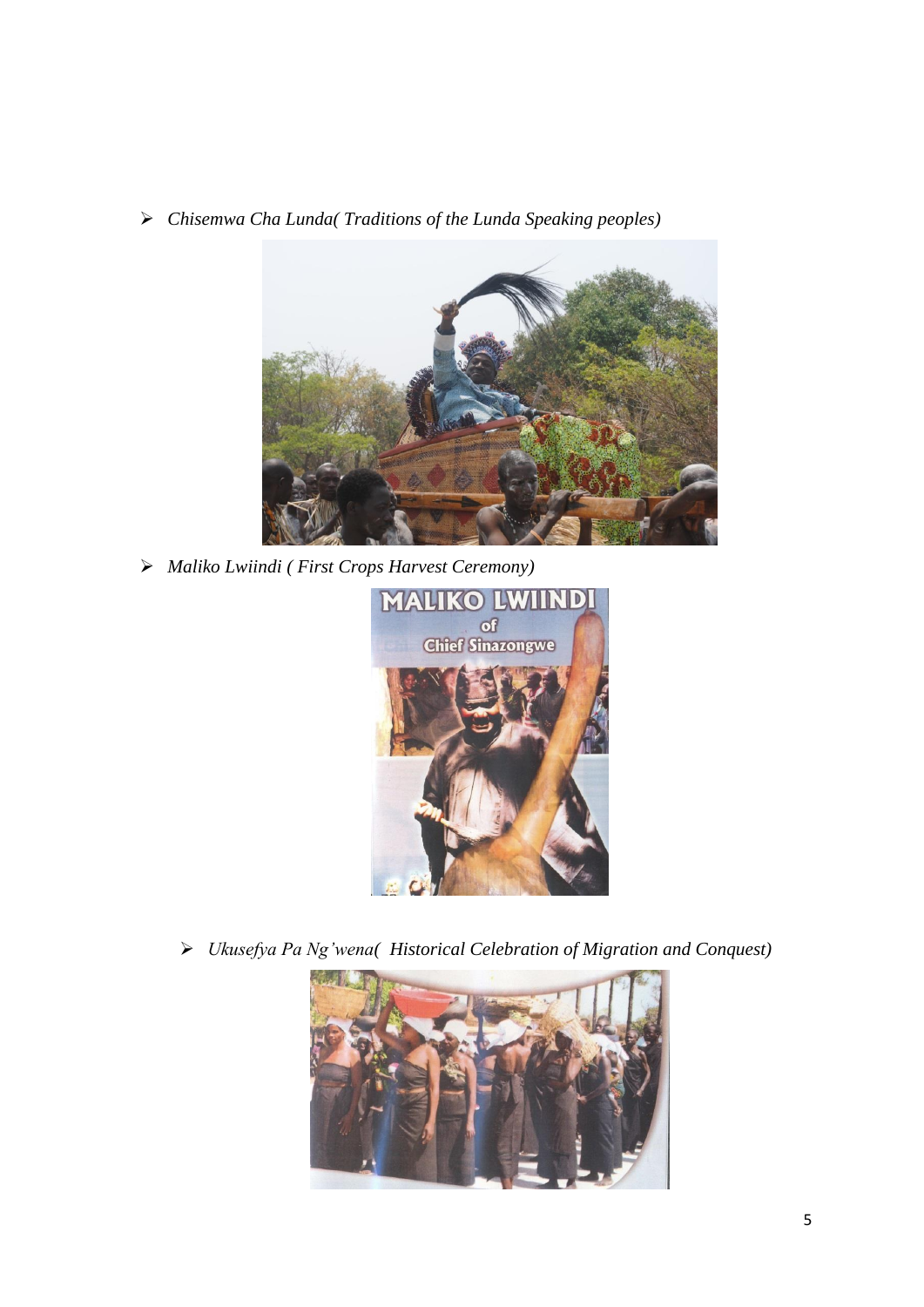*Chakwela Makumbi (Rain Ritual Ceremony*)



The main elements recorded and transcribed were;

- $\triangleright$  Traditional Music and dance
- $\triangleright$  Musical instruments
- $\triangleright$  Folklores and Riddles
- $\triangleright$  Ceremonial Attires
- $\triangleright$  Ritual expressions
- ▶ Oral Salutations

# **CONCLUSION**

Cultural identity and cultural consciousness have become particularly s in this age of globalisation more crucial than ever. The Intangible Cultural Heritage has provided communities with a sense of identity and belonging by linking the past through the present